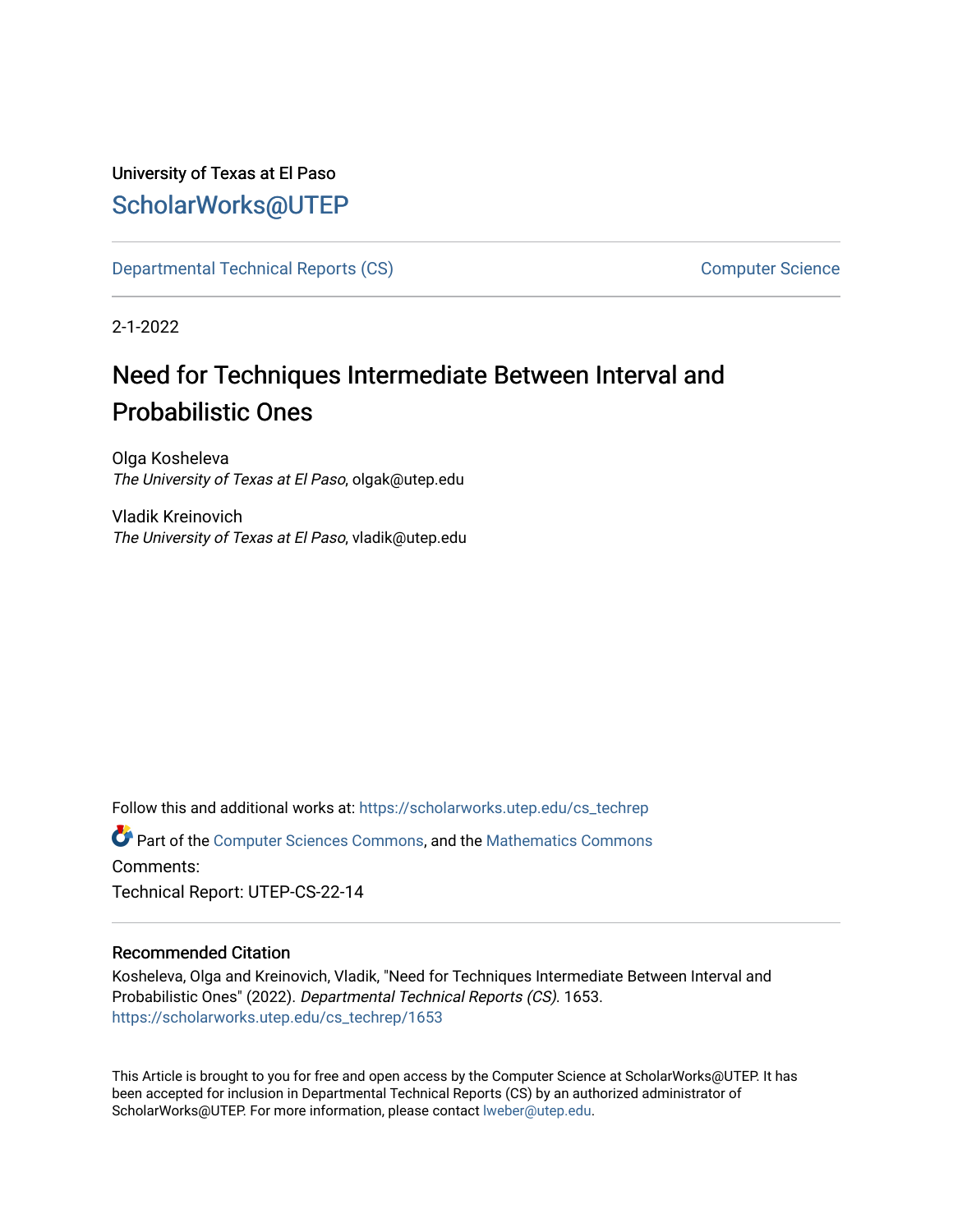## Need for Techniques Intermediate Between Interval and Probabilistic Ones<sup>\*</sup>

Olga Kosheleva<sup>[0000–0003–2587–4209]</sup> and Vladik Kreinovich[0000−0002−1244−1650]

University of Texas at El Paso, El Paso, Texas 79968, USA {olgak,vladik}@utep.edu

Abstract. In high performance computing, when we process a large amount of data, we do not have much information about the dependence between measurement errors corresponding to different inputs. To gauge the uncertainty of the result of data processing, the two usual approaches are: the interval approach, when we consider the worst-case scenario in which all measurement errors are strongly correlated, and the probabilistic approach, when we assume that all these errors are independent. The problem is that usually, the interval approach leads to too pessimistic, too large uncertainty estimates, while the probabilistic approach often underestimates the resulting uncertainty. To get realistic estimates, it is therefore desirable to have techniques intermediate between interval and probabilistic ones. In this paper, we propose such techniques based on the assumption that, in each practical situation, there is an upper bound  $b \in [0, 1]$  on the absolute value of all correlations – the bound that needs to be experimentally determined. For  $b = 0$ , we get probabilistic estimates, for  $b = 1$ , we get interval estimates, and for intermediate values  $b$ , we get the desired intermediate techniques. We also provide efficient algorithms for implementing the new techniques.

Keywords: Interval uncertainty· Probabilistic uncertainty · High performance computing.

### 1 Formulation of the Problem

Need to take uncertainty into account in high-performance computing. One of the main applications of high performance computing is estimating the values of some quantities y based on the inputs  $x_1, \ldots, x_n$ . For example, in weather prediction, we estimate tomorrow's temperature  $y$  at some location

<sup>⋆</sup> This work was supported in part by the National Science Foundation grants 1623190 (A Model of Change for Preparing a New Generation for Professional Practice in Computer Science), and HRD-1834620 and HRD-2034030 (CAHSI Includes), and by the AT&T Fellowship in Information Technology. It was also supported by the program of the development of the Scientific-Educational Mathematical Center of Volga Federal District No. 075-02-2020-1478, and by a grant from the Hungarian National Research, Development and Innovation Office (NRDI).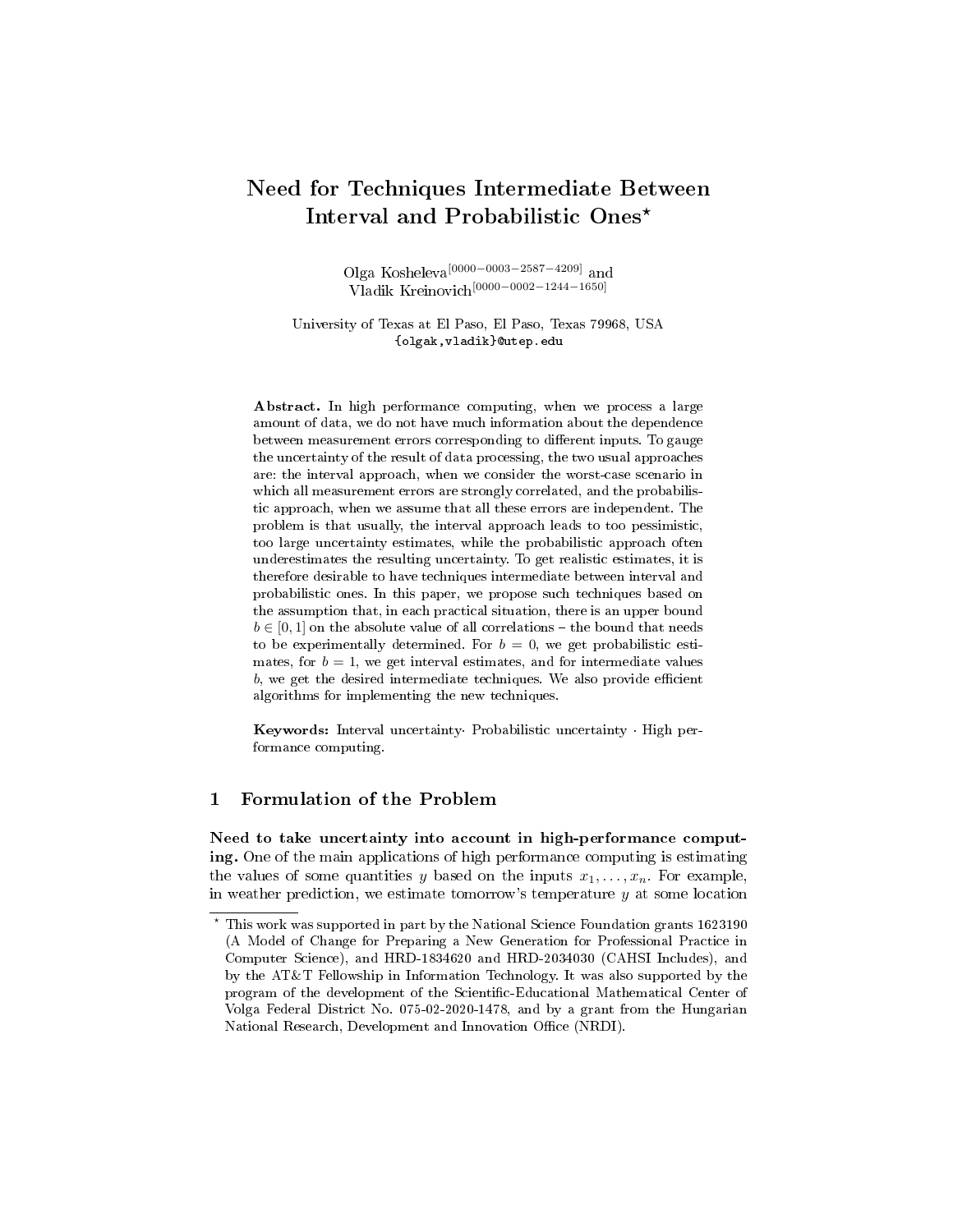based on the results  $x_i$  of meteorological measurements in the vicinity of this location.

The problem is that even when the data processing algorithm

$$
y = f(x_1, \ldots, x_n)
$$

describes the exact relation between y and  $x_i$ , the value  $\widetilde{y} = f(\widetilde{x}_1, \ldots, \widetilde{x}_n)$  -<br>that we obtain by processing monourment results  $\widetilde{x}_i$  is not exact, since the that we obtain by processing measurement results  $\tilde{x}_i$  – is not exact: since the measurement results  $\tilde{x}_i$  are, in general, different from the actual (unknown) values  $x_i$  of the corresponding quantities. Because of the measurement errors  $\Delta x_i \stackrel{\text{def}}{=} \tilde{x}_i - x_i$ , the result  $\tilde{y}$  of data processing is, in general, different from the desired value  $y$ . It is important to provide an estimate for the resulting uncertainty  $\Delta y \stackrel{\text{def}}{=} \tilde{y} - y$ ; see, e.g., [6].

What do we usually know and what we usually do not know about the measurement errors  $\Delta x_i$ . For each measuring instrument, we know the upper bound  $\Delta_i$  on the absolute value of the measurement error, i.e., a value for which  $|\varDelta x_i|\leq \varDelta_i.$  Indeed, if no such bound is guaranteed, this would mean that for any measurement result, the actual value can be anything  $-$  this would be a wild guess, not a measuring instrument.

In many practical applications, each measuring instrument is calibrated: before using this instrument, we several times compare its results with the results of a much more accurate instrument; thus, if the mean value of the measurement error was not 0, we can find this mean value (known as  $bias$ ) and correct for it by subtracting this mean value from all the measurement results. Thus, we can safely assume that for each instrument, the mean value of the measurement error is 0.

In most applications, we can also safely assume that the measurement errors are relatively small. So we can safely ignore terms which are quadratic or higher order in terms of these errors. For example, even if the relative measurement error is  $10\%$ , its square is  $1\%$ , which can be safely ignored in comparison with 10%.

This is often all we know. Ideally, we should also know the probability distributions of all the measurement errors and all the correlations between them. In simple computations, when the number  $n$  of inputs is small, it is possible to extract this information for all n instruments and all  $n^2/2$  pairs of instruments. So, for simple computations, this information is sometimes available. However, for high-performance computing, when  $n$  is large, it is not feasible to extract all this information, so this information is usually not available.

**Possibility of linearization.** By definition of the measurement errors, we have  $x_i = \tilde{x}_i - \Delta x_i$ , thus

$$
\Delta y = f(\widetilde{x}_1,\ldots,\widetilde{x}_n) - f(\widetilde{x}_1 - \Delta x_1,\ldots,\widetilde{x}_n - \Delta x_n).
$$

Since the measurement errors  $\Delta x_i$  are small, we can expand the expression  $f(\widetilde{x}_1 - \Delta x_1, \ldots, \widetilde{x}_n - \Delta x_n)$  in Taylor series in terms of  $\Delta x_i$  and keep only linear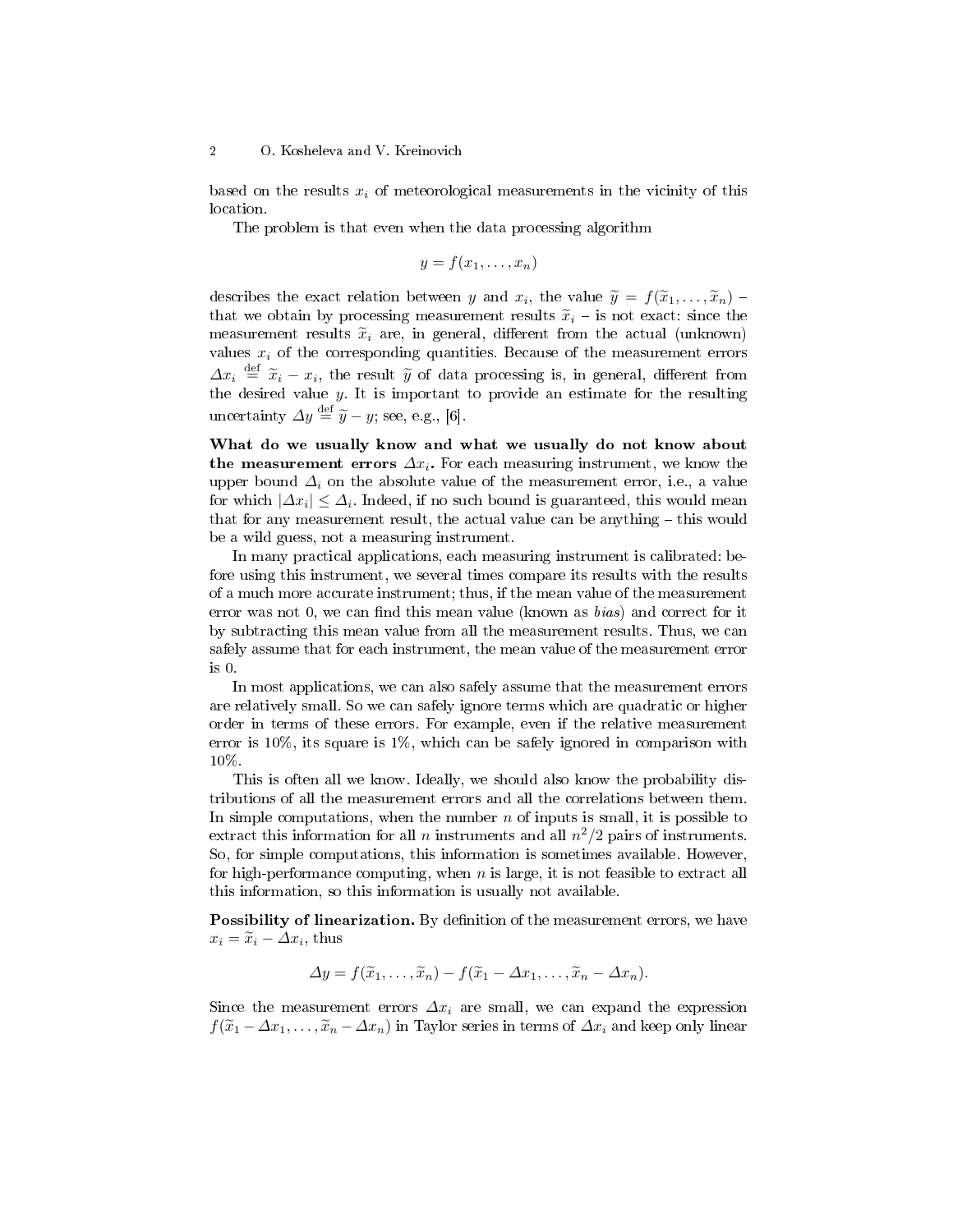terms in this expansion. As a result, we get

$$
\Delta y = \sum_{i=1}^{n} c_i \cdot \Delta x_i,\tag{1}
$$

where

$$
c_i \stackrel{\text{def}}{=} \frac{\partial f}{\partial x_i}_{|x_1 = \tilde{x}_1, \dots, x_n = \tilde{x}_n}.
$$
 (2)

How  $\Delta y$  is estimated now: first technique. Since we have no information about the correlation between the measurement errors, a natural idea is to consider all possible correlations. In general, since  $|a+b| \leq |a|+|b|$  and  $|a \cdot b| = |a| \cdot |b|$ , from the formula (1), we get

$$
|\Delta y| \le \sum_{i=1}^n |c_i| \cdot |\Delta x_i|.
$$

Since  $|\Delta x_i| \leq \Delta_i$ , we get

$$
|\Delta y| \le \Delta_{\rm int} \stackrel{\text{def}}{=} \sum_{i=1}^{n} |c_i| \cdot \Delta_i.
$$
 (3)

This value  $\Delta_{int}$  is the exact upper bound, in the sense that it is possible to have  $|\Delta y| = \Delta_{\text{int}}$  with probability 1. Indeed, this happens when:

- with probability 1/2, we have  $\Delta x_i = \Delta_i \cdot \text{sign}(c_i)$ , where, as usual,  $sign(x) = +1$  for  $x > 0$  and  $sign(x) = -1$  for  $x < 0$ ; and
- with probability 1/2, we have  $\Delta x_i = -\Delta_i \cdot \text{sign}(c_i)$ .

In this case:

- − with probability 1/2, we have  $\Delta y = \Delta_{\rm int}$ , and
- with probability 1/2, we have  $\Delta y = -\Delta_{\rm int}$ .

This worst-case estimate (3) is known as the interval estimate, since this is the only estimate that we can guarantee based on the available information that all measurement errors  $\Delta x_i$  are located within the corresponding interval  $[-\Delta_i, \Delta_i]$ ; see, e.g., [2, 4, 5].

Interval technique: limitation. The main problem with this approach is that the resulting worst-case estimates are too pessimistic. In most practical situations, the actual value  $\Delta y$  is much smaller than  $\Delta_{int}$ .

How can we explain this limitation. The above limitation can be easily explained. Indeed:

- In the arrangement that leads to  $\Delta y = \Delta_{\text{int}}$ , all measurement errors are highly correlated, with correlation coefficients  $\pm 1$ .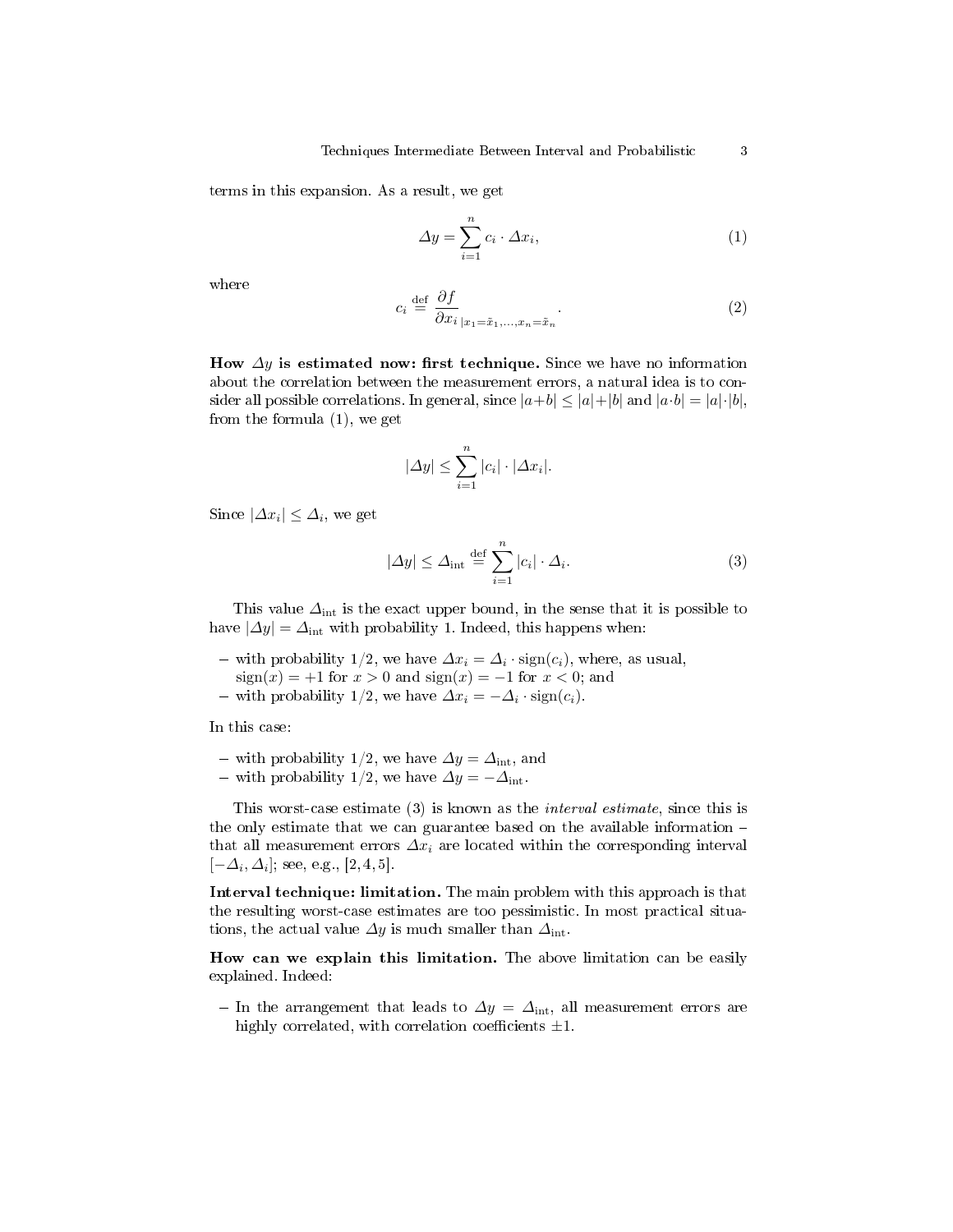$\overline{a}$  In practice, it is possible that common factors affect several measurement instruments, but there are also usually other factors which affect only one measuring instrument, so the correlation is usually larger than  $-1$  and smaller than 1.

How  $\Delta y$  is estimated now: second technique. Another idea is that since we have no reason to prefer negative or positive correlation, it is reasonable to assume that the correlation is  $0$ , and, more generally, that different measurement errors are independent.

This is also what follows from the Maximum Entropy approach [3], when out of all possible joint distributions  $\rho(\Delta x_1, \ldots, \Delta x_n)$  for which mean of each variable is 0 and which are located on the given intervals  $[-\Delta_i, \Delta_i]$ , we select the distribution with the largest value of entropy

$$
S \stackrel{\text{def}}{=} -\int \rho(\Delta x_1,\ldots,\Delta x_n) \cdot \ln(\rho(\Delta x_1,\ldots,\Delta x_n)) d\Delta x_1 \ldots d\Delta x_n.
$$

Independence means that for each  $i \neq j,$  the expected value  $E[\varDelta x_i \cdot \varDelta x_j]$  of the product  $\varDelta x_{i}\cdot \varDelta x_{j}$  is equal to the product of expected values

$$
E[\Delta x_i \cdot \Delta x_j] = E[\Delta x_i] \cdot E[\Delta x_j],
$$

i.e., since the mean value of each measurement error is 0, to

$$
E[\Delta x_i \cdot \Delta x_j] = 0.
$$

In this case, the expected value of  $(\varDelta y)^2$  is equal to

$$
E[(\Delta y)^2] = \sum_{i=1}^n c_i^2 \cdot V_i,
$$

where by

$$
V_i \stackrel{\text{def}}{=} E[(\Delta x_i - E[\Delta x_i])^2] = E[(\Delta x_i)^2],
$$

we denoted the variance of the  $i$ -th measurement error.

As is well known in statistics, for large  $n$ , the deviation from this average is As is wen known in statistics, for large *n*, the deviation from this average is<br>small – since it grows with *n* as  $\sqrt{n}$ , while the expected value itself grows as *n* [7], so we conclude that the actual value  $(\Delta y)^2$  is, with high accuracy, equal to this expected value:

$$
(\Delta y)^2 \approx \sum_{i=1}^n c_i^2 \cdot V_i.
$$

We do not know the variances  $V_i$ , but, since  $|\Delta x_i| \leq \Delta_i$ , we have  $(\Delta x_i)^2 \leq \Delta_i^2$ . Thus, the expected value  $V_i$  of the square  $(\Delta x_i)^2$  is also bounded by the same bound  $\Delta_i^2$ :

$$
V_i \leq \Delta_i^2.
$$

This upper bound on the variance  $V_i$  is the best we can have – it is attained if:

<sup>4</sup> O. Kosheleva and V. Kreinovich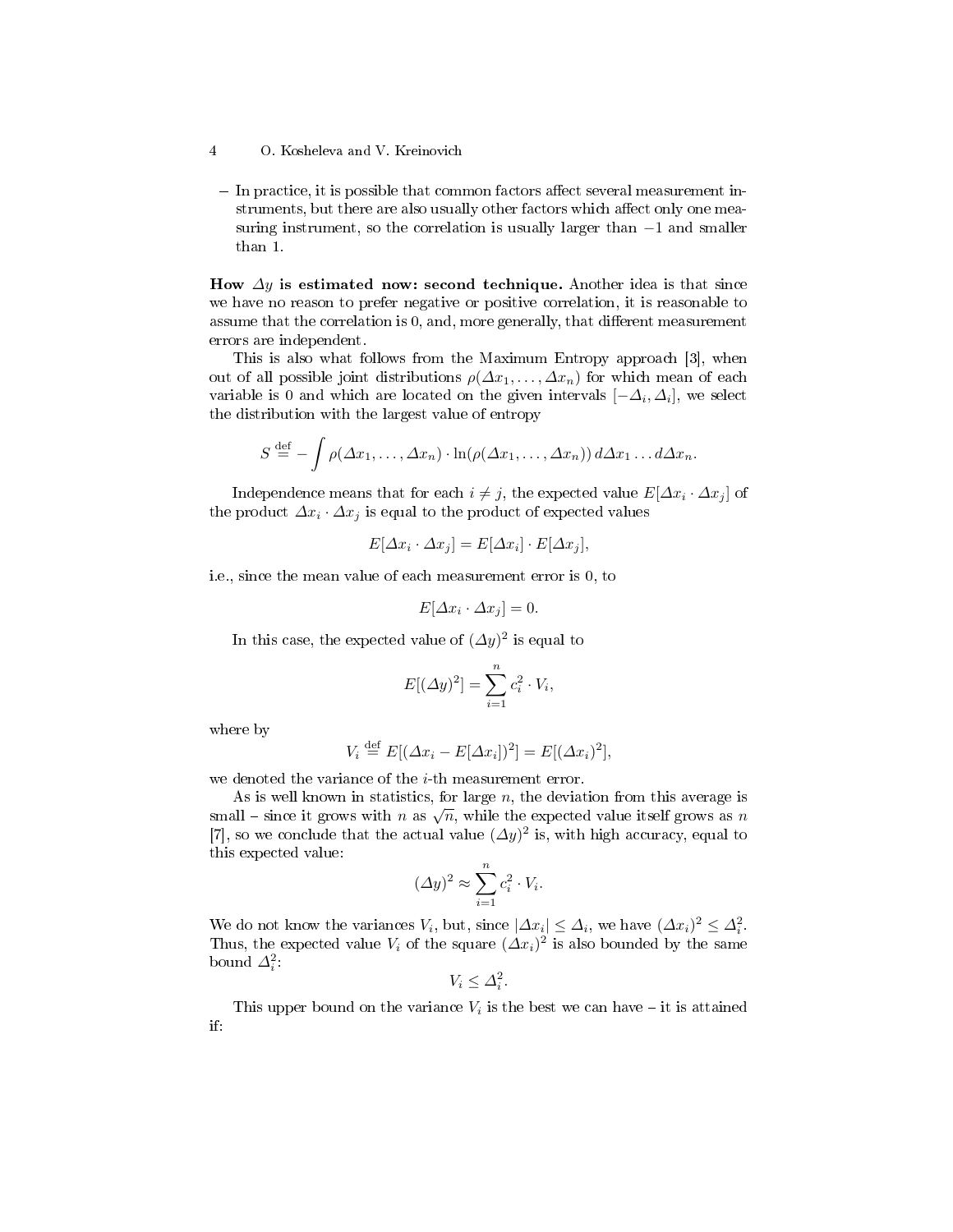- we have  $\Delta x_i = \Delta_i$  with probability 1/2, and

− we have  $\Delta x_i = -\Delta_i$  with probability 1/2.

Thus, we conclude that

$$
(\Delta y)^2 \le \sum_{i=1}^n c_i^2 \cdot \Delta_i^2,
$$

i.e., that

$$
|\Delta y| \le \Delta_{\text{prob}} \stackrel{\text{def}}{=} \sqrt{\sum_{i=1}^{n} c_i^2 \cdot \Delta_i^2}.
$$
 (4)

Probabilistic technique: limitation. The main problem with this probabilistic technique is that it is too optimistic, it often drastically decreases the approximation error  $\Delta y$ .

How can we explain this limitation. The above limitation can be easily explained. Indeed:

- This technique assumes that all the measurement errors are independent.
- $-$  However, as we have mentioned, in reality, there may be common factors affecting several instruments, and thus, there is correlation.

Need for intermediate techniques. Since the interval techniques are too pessimistic and the probability techniques are too optimistic, it is desirable to have intermediate techniques that would provide more realistic estimates.

The main objective of this paper is to provide such estimates.

#### 2 Main Idea and the Resulting Formula and Algorithm

Main idea. As we have mentioned, the problem with the interval technique is that it assumes that the absolute value of the correlation can be 1, while in practice, it is always smaller than 1. Similarly, the problem with the probabilistic technique is that it assumes that all correlations are 0s, while in practice, they can take non-zero values.

So, a natural idea is to assume that there is some number b between 0 and 1 that provides an upper bound for absolute values  $|r_{ij}|$  of all the correlations

$$
r_{ij} \stackrel{\text{def}}{=} \frac{E[\Delta x_i \cdot \Delta x_j]}{\sigma_i \cdot \sigma_j},
$$

where  $\sigma_i \stackrel{\text{def}}{=} \sqrt{V_i}$ :

 $|r_{ij}| \leq b.$ 

This value can be determined empirically, by computing absolute value of the correlation for several randomly selected pairs of measuring instruments and selecting the largest of these values.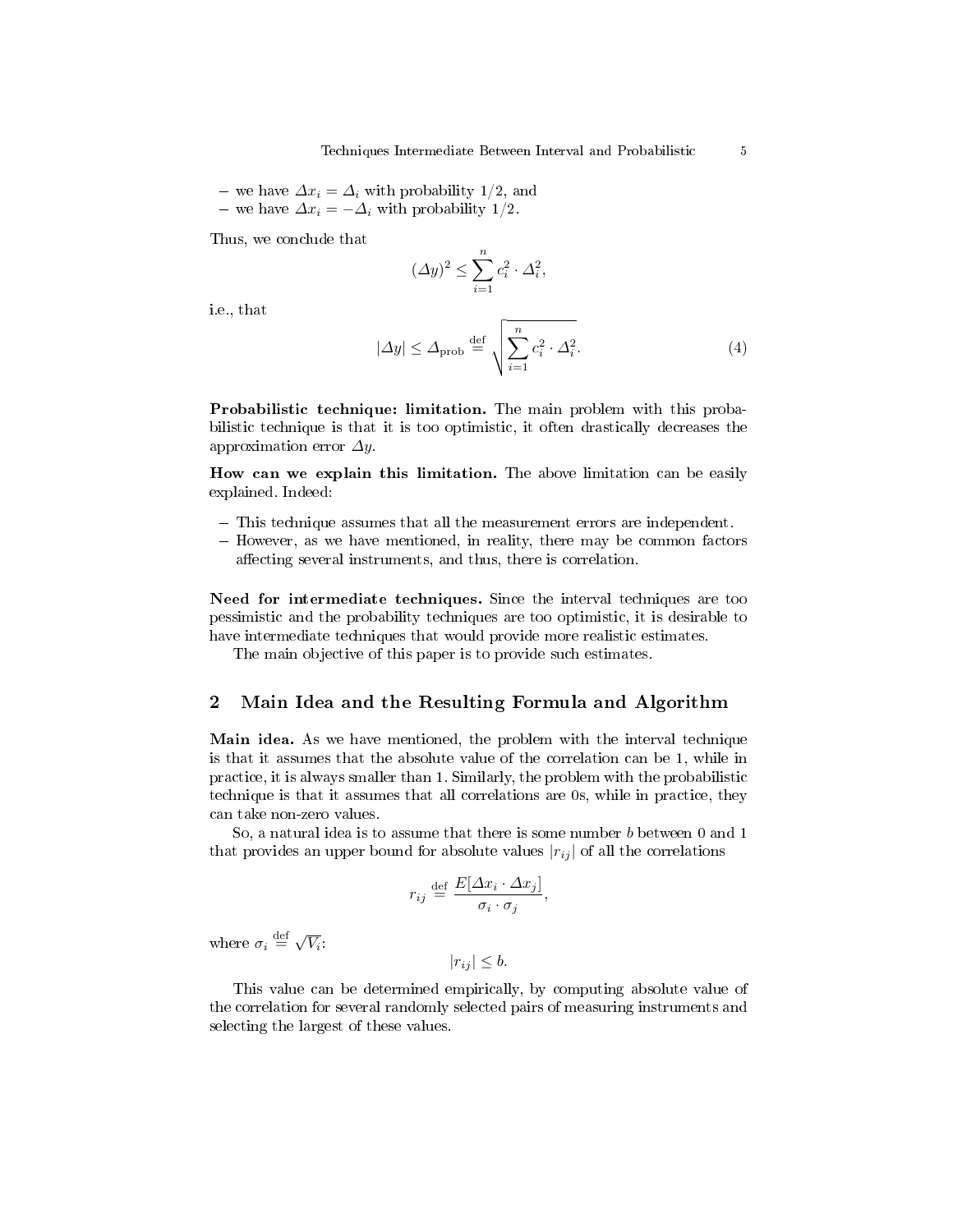#### 6 O. Kosheleva and V. Kreinovich

From the idea to the resulting formula. From the formula (1), we conclude that

$$
(\Delta y)^2 = \sum_{i=1}^n c_i^2 \cdot (\Delta x_i)^2 + \sum_{i \neq j} c_i \cdot c_j \cdot \Delta x_i \cdot \Delta x_j,
$$

hence

$$
E[(\Delta y)^2] = \sum_{i=1}^n c_i^2 \cdot E[(\Delta x_i)^2] + \sum_{i \neq j} c_i \cdot c_j \cdot E[\Delta x_i \cdot \Delta x_j],
$$

i.e.,

$$
E[(\Delta y)^2] = \sum_{i=1}^n c_i^2 \cdot V_i + \sum_{i \neq j} c_i \cdot c_j \cdot r_{ij} \cdot \sigma_i \cdot \sigma_j.
$$

We know that  $(\Delta y)^2 \approx E[(\Delta y)^2]$ , we know that  $|r_{ij}| \leq b$ , so we conclude that

$$
(\Delta y)^2 \le \sum_{i=1}^n c_i^2 \cdot \sigma_i^2 + \sum_{i \ne j} |c_i| \cdot |c_j| \cdot b \cdot \sigma_i \cdot \sigma_j.
$$

We have mentioned that  $\sigma_i \leq \Delta_i$ , thus

$$
(\Delta y)^2 \le \sum_{i=1}^n c_i^2 \cdot \Delta_i^2 + \sum_{i \ne j} |c_i| \cdot |c_j| \cdot b \cdot \Delta_i \cdot \Delta_j.
$$
 (5)

Here,

$$
I_{\text{int}}^2 = \left(\sum_{i=1}^n |c_i| \cdot \Delta_i\right)^2 = \sum_{i=1}^n c_i^2 \cdot \Delta_i^2 + \sum_{i \neq j} |c_i| \cdot |c_j| \cdot \Delta_i \cdot \Delta_j,
$$

thus the formula (5) takes the form

$$
(\Delta y)^2 \le b \cdot I_{\rm int}^2 + (1 - b) \cdot \left(\sum_{i=1}^n c_i^2 \cdot \Delta_i^2\right),
$$

i.e., the form

$$
(\Delta y)^2 \le b \cdot I_{\text{int}}^2 + (1 - b) \cdot I_{\text{prob}}^2.
$$

So, we arrive at the following final formula.

#### Resulting formula.

$$
|\Delta y| \le I_b \stackrel{\text{def}}{=} \sqrt{b \cdot I_{\text{int}}^2 + (1 - b) \cdot I_{\text{prob}}^2}.
$$
 (6)

How to compute this estimate. There exist efficient algorithms:

- $f$  for computing  $I_{\text{prob}}$  based on Monte-Carlo simulation of normally dis- $\tt{tributed}$  measurement  $\tt{errors}$  –  $\tt{and}$
- for computing  $I_{\text{prob}}$  based on using Cauchy distribution [1].

In both algorithms, the number of simulations depend only on the desired accuracy and does not depends on the number  $n$  of inputs.

By using these algorithms, we can efficiently compute the new estimate (6).